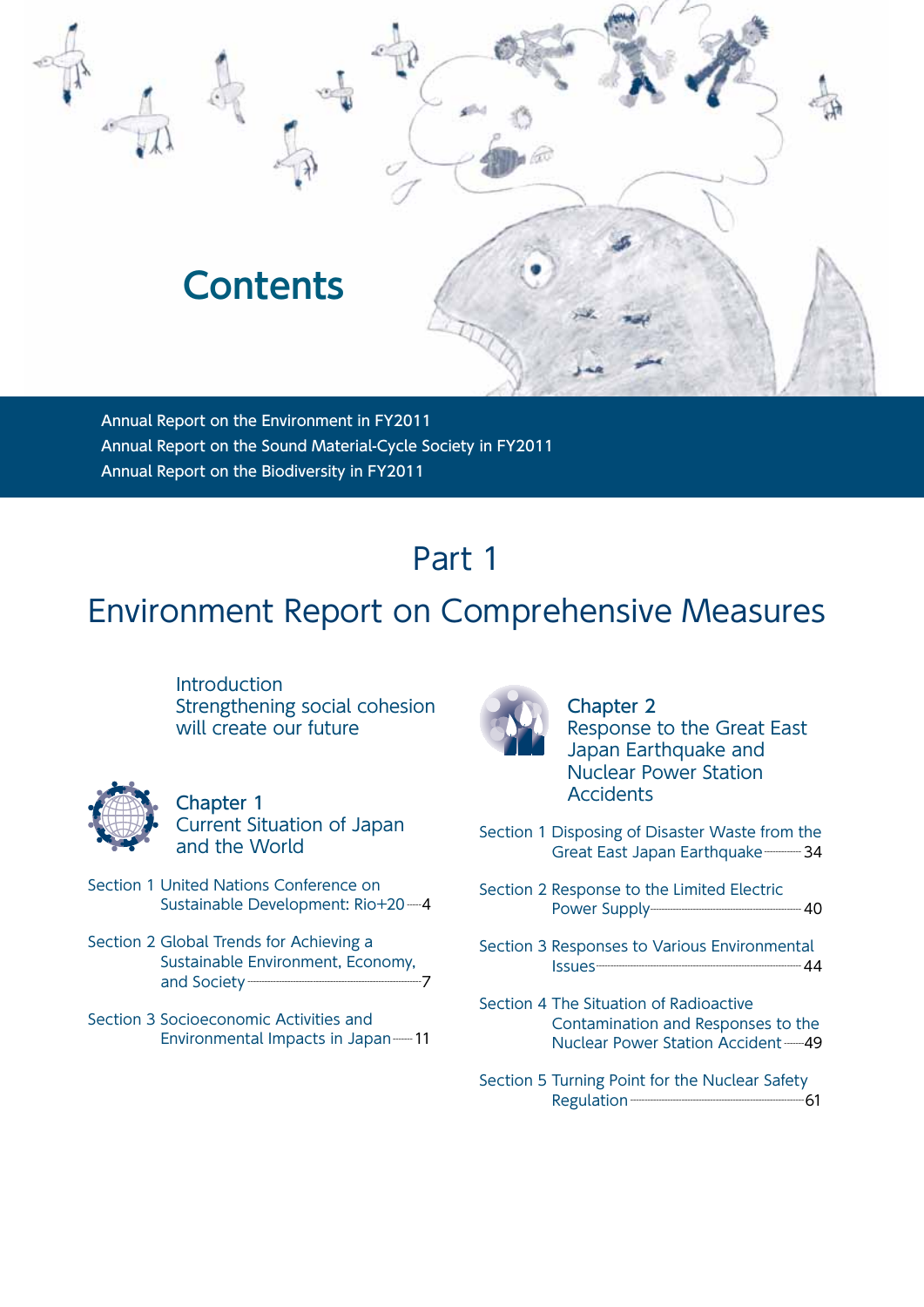Chapter 3 Building Healthy and Satisfied Local Communities

- Section 1 Reconstruction from the Disaster-63
- Section 2 Towards Achieving Sustainable Local Communities--------------------------------------------------------69
- Section 3 Sustainable Use of Natural Resources as "Commons" Community Property -----------------------------------------------------------------------------------------74
- Section 4 Achieving a Low-Carbon Society on the Characteristics of Local Communities-------------------------------------------------------77
- Section 5 Towards Establishing Local Recycling Zones-------------------------------------------------------------------------81
- Section 6 Community Cohesion That Protects Biodiversity-----------------------------------------------------------85



| Section 1 Green Economy and Green                                              |  |
|--------------------------------------------------------------------------------|--|
| Section 2 Japan's Initiatives to Achieve a Low-                                |  |
| Section 3 Exploring and Using Japan's<br>Prospective Terrestrial Resources 109 |  |
| Section 4 Contributing to the International<br>Community to Achieve the Aichi  |  |
|                                                                                |  |

National Parks and World Natural Heritage Sites in Japan------------------------------------------------------------------------------------------127



# **On the Occasion of publication**



One year has passed since the Great East Japan Earthquake, and people are still under severe condition in the suffered areas. To overcome this national crisis, I put the top priority on recovering and reconstructing from the Great East Japan Earthquake and combatting radioactive contamination.

"Annual Report on the Environment, the Sound Material-Cycle Society and the Biodiversity in Japan 2012" describes initiatives for the Great East Japan Earthquake and the accidents at the nuclear power stations as main theme. Decontamination is the biggest issue at this moment. Japanese government must work on it with full force based on the idea that "there is no Japan's regrowth without Fukushima's regrowth." As a result of the Great East Japan Earthquake, vast amounts of disaster wastes were generated. In order to reconstruct the suffered area, all Japanese people need to carry forward quick disposal and process of these wastes hand-in-hand.

Furthermore, in terms of Nuclear Safety Regulations, we need the total reform of management systems, disaster prevention structures and administrative organizations to manage them, in light of the lessons learned from the accident at TEPCO Fukushima Daiichi Nuclear Power Station. We should establish the institutions and the structures for safety and security under the new organizations as soon as possible.

Moreover, we are also focusing on full-scale reconstruction in suffered area. Especially, we will support to create selfreliant regional society utilizing renewable energy in Tohoku area, and will we aim to establish local societies that have strong relationships, disaster-resistance and low environmental impact. The issue is not only for the suffered areas but also for all of us who have experienced the Great East Japan Earthquake.

For recovery and reconstruction, people in the suffered areas should work closely together, and share their wisdom. It is important that we should regard the process as a step to reform life styles or social structures, and achieve the future sustainable society with safety and security.

At the United Nations Conference on Sustainable Development (Rio+20), sustainable development and spread of the Green Economy for poverty eradication is being included in agenda. I believe that the environmental conservation is not obstructive factor for economic growth. On the contrary, it takes the central role in economic growth. Japan has high level technologies and systems in the field of environment, such as low carbon technology. Since Japan experienced the Great East Japan Earthquake, we should aggressively utilize those technologies to contribute to the whole world. I hope this environmental annual report will be helpful for Japan to be the world's leading Green Growth country and to achieve the sustainable society that creates new value and wealth.

#### **Minister of the Environment Goshi Hosono**